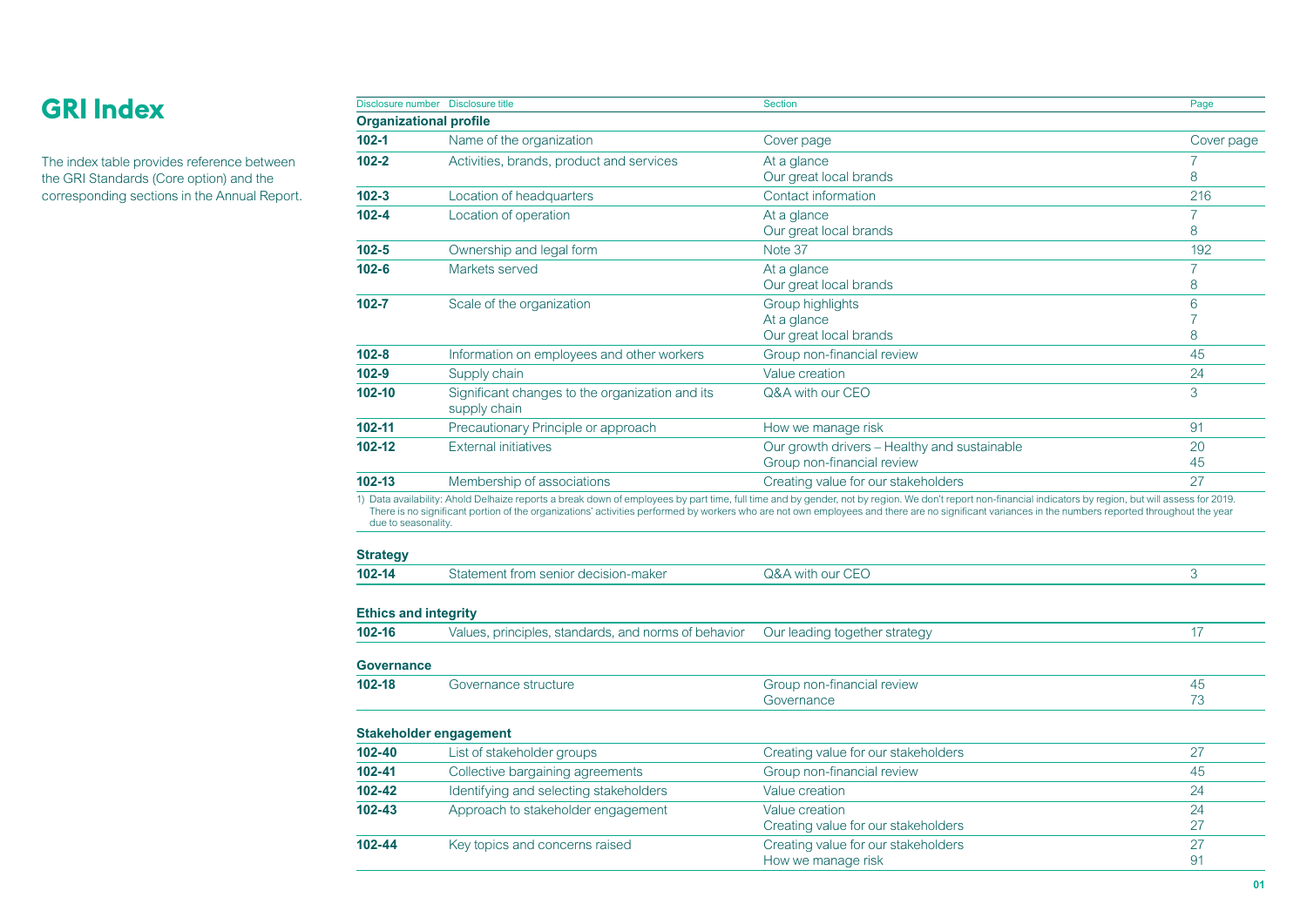# **GRI Index**

continued

| Disclosure number Disclosure title |                                                                    | <b>Section</b>                                                    | Page     |
|------------------------------------|--------------------------------------------------------------------|-------------------------------------------------------------------|----------|
| <b>Reporting practice</b>          |                                                                    |                                                                   |          |
| $102 - 45$                         | Entities included in the consolidated<br>financial statements      | Note 37                                                           | 192      |
| $102 - 46$                         | Defining report content and topic boundaries                       | Creating value for our stakeholders<br>Group non-financial review | 27<br>45 |
| 102-47                             | List of material topics                                            | How we manage risk                                                | 91       |
| $102 - 48$                         | Restatements of information                                        | Group non-financial review                                        | 45       |
| $102 - 49$                         | Changes in reporting                                               | How we manage risk                                                | 91       |
| $102 - 50$                         | Reporting period                                                   | Group non-financial review                                        | 45       |
| $102 - 51$                         | Date of most recent report                                         | February 26, 2019                                                 | n/a      |
| $102 - 52$                         | Reporting cycle                                                    | Group non-financial review                                        | 45       |
| $102 - 53$                         | Contact point for questions regarding the report                   | Contact information                                               | 216      |
| 102-54                             | Claims of reporting in accordance with the<br><b>GRI Standards</b> | Group non-financial review                                        | 45       |
| 102-55                             | <b>GRI</b> content index                                           | Group non-financial review                                        | 45       |
| 102-56                             | External assurance                                                 | Assurance report on non-financial information                     | 213      |

## **GRI 103: Management approach**

| $103 - 1$ | Explanation of the material topic and its boundary | How we manage risk                  | 92  |
|-----------|----------------------------------------------------|-------------------------------------|-----|
| $103 - 2$ | The management approach and its components         | How we manage risk                  | 92  |
|           |                                                    | Creating value for our stakeholders |     |
| $103 - 3$ | Evaluation of the management approach              | Group non-financial performance     | -45 |

## **GRI 301: Materials (Material topic: Plastics)**

| $103 - 1$ | Explanation of the material topic and its boundary | How we manage risk                                                     | 92       |
|-----------|----------------------------------------------------|------------------------------------------------------------------------|----------|
| $103 - 2$ | The management approach and its components         | How we manage risk                                                     | 92       |
| $103 - 3$ | Evaluation of the management approach              | Creating value for our stakeholders<br>Group non-financial performance | 27<br>45 |
| $103 - 2$ | The management approach and its components         | Our response to stakeholder needs                                      |          |
| $103 - 3$ | Evaluation of the management approach              | Our response to stakeholder needs, Group financial review              |          |
| $301 - 1$ | Materials used by weight or volume                 | 3).                                                                    |          |
|           |                                                    |                                                                        |          |

3) Data availability: We currently don't report on plastics. During 2019, we worked on measuring our plastic use but this is more complex than we anticipated. During 2020, we will continue to work on<br>setting our baseline f

### **GRI 305: Emissions (Material topic: Climate impact / Carbon emissions)**

| $103 - 1$ | Explanation of the material topic and its boundary | How we manage risk                                                |    |
|-----------|----------------------------------------------------|-------------------------------------------------------------------|----|
| $103 - 2$ | The management approach and its components         | How we manage risk                                                | 92 |
| $103 - 3$ | Evaluation of the management approach              | Creating value for our stakeholders<br>Group non-financial review | 45 |
| $305 - 1$ | Direct (Scope 1) GHG emissions                     | Group non-financial review                                        | 45 |
| $305 - 2$ | Energy indirect (Scope 2) GHG emissions            | Group non-financial review                                        | 45 |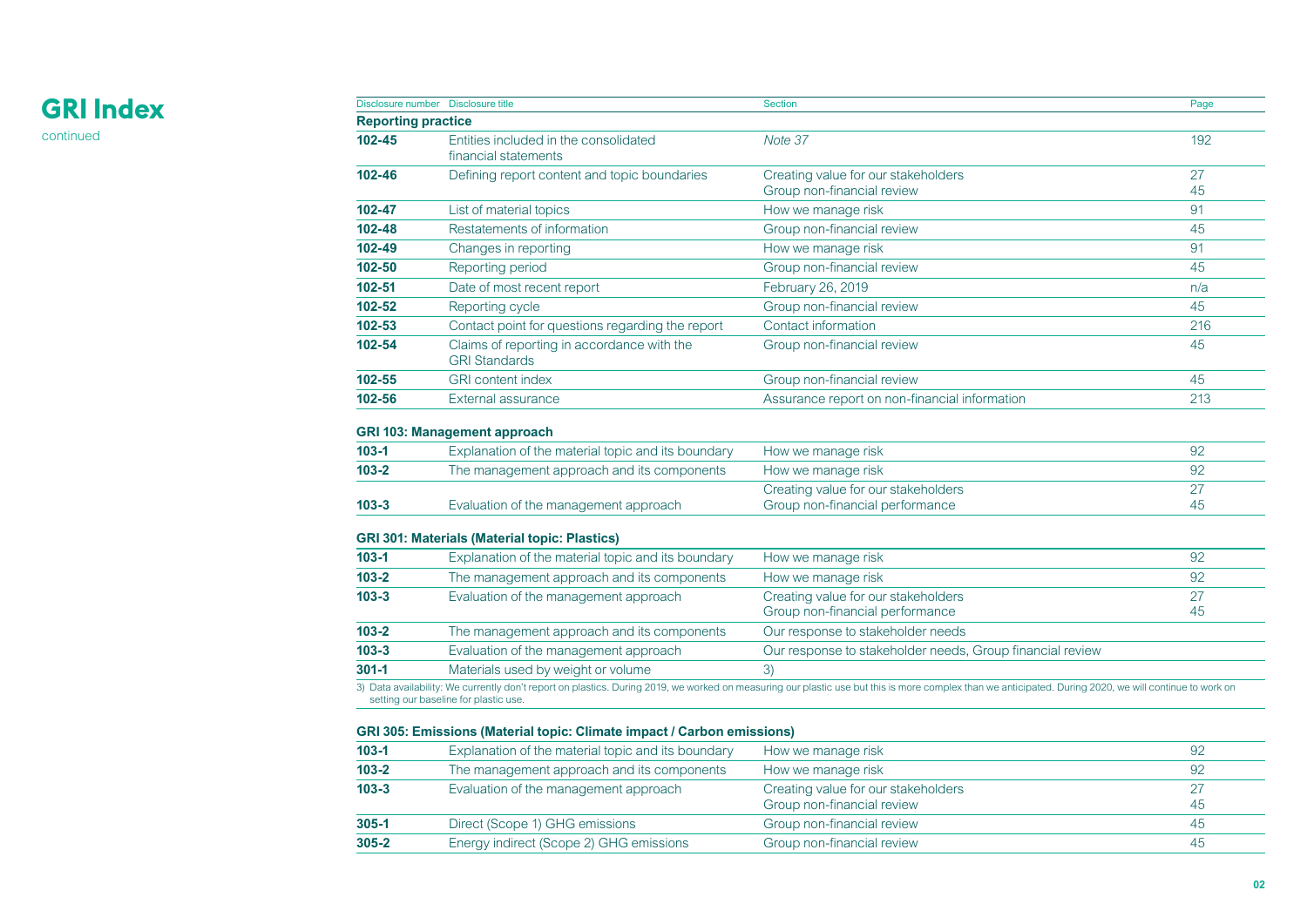# **GRI Index**

continued

| Disclosure number Disclosure title |                                                                                                                                    | <b>Section</b>                      | Page |
|------------------------------------|------------------------------------------------------------------------------------------------------------------------------------|-------------------------------------|------|
| $305 - 3$                          | Other indirect (Scope 3) GHG emissions                                                                                             | Group non-financial review          | 45   |
| $305 - 4$                          | <b>GHG</b> emissions intensity                                                                                                     | Group non-financial review          | 45   |
| $305 - 5$                          | <b>Reduction of GHG emissions</b>                                                                                                  | Group non-financial review          | 45   |
|                                    | GRI 306: Effluents & Waste (Material topic – Food waste)                                                                           |                                     |      |
| $103 - 1$                          | Explanation of the material topic and its boundary                                                                                 | How we manage risk                  | 92   |
| $103 - 2$                          | The management approach and its components                                                                                         | How we manage risk                  | 92   |
| $103 - 3$                          | Evaluation of the management approach                                                                                              | Creating value for our stakeholders | 27   |
|                                    |                                                                                                                                    | Group non-financial review          | 45   |
| 306-2                              | Waste by type & disposal method                                                                                                    | Group non-financial review          | 45   |
|                                    | 4) Not applicable: The split to hazardous and non-hazardous waste is not applicable for KAD, given the nature of the organization. |                                     |      |
|                                    | GRI 403: Occupational health & safety (Material topic: Associate safety, health & well-being)                                      |                                     |      |
| $103 - 1$                          | Explanation of the material topic and its boundary                                                                                 | How we manage risk                  | 92   |
| $103 - 2$                          | The management approach and its components                                                                                         | How we manage risk                  | 92   |
|                                    | Evaluation of the management approach                                                                                              | Creating value for our stakeholders | 27   |
|                                    |                                                                                                                                    | Group non-financial review          | 45   |
| $103 - 3$                          |                                                                                                                                    |                                     |      |

#### **GRI 405: Diversity & equal opportunities (Material topic: Diversity of our workforce)**

| $103 - 1$ | Explanation of the material topic and its boundary | How we manage risk                                                |    |
|-----------|----------------------------------------------------|-------------------------------------------------------------------|----|
| $103 - 2$ | The management approach and its components         | How we manage risk                                                |    |
| $103 - 3$ | Evaluation of the management approach              | Creating value for our stakeholders<br>Group non-financial review | 45 |
| 405-1     | Diversity of governance bodies and employees       | Group non-financial review                                        | 45 |

## **GRI 416: Customer health & safety (Material topics: Healthy & sustainable diets, Affordable & healthy products, Product safety & sustainability)**

| $103 - 1$ | Explanation of the material topic and its boundary                               | How we manage risk                                                | 92 |
|-----------|----------------------------------------------------------------------------------|-------------------------------------------------------------------|----|
| $103 - 2$ | The management approach and its components                                       | How we manage risk                                                | 92 |
| $103 - 3$ | Evaluation of the management approach                                            | Creating value for our stakeholders<br>Group non-financial review | 45 |
| 416-1     | Assessment of the health and safety impacts of<br>product and service categories | Group non-financial review                                        | 45 |

### **Material topic: Personal data/privacy**

| $103 - 1$ | Management approach disclosures            | How we manage risk |  |
|-----------|--------------------------------------------|--------------------|--|
| $103 - 2$ | The management approach and its components | How we manage risk |  |
| $103 - 3$ | Evaluation of the management approach      | How we manage risk |  |